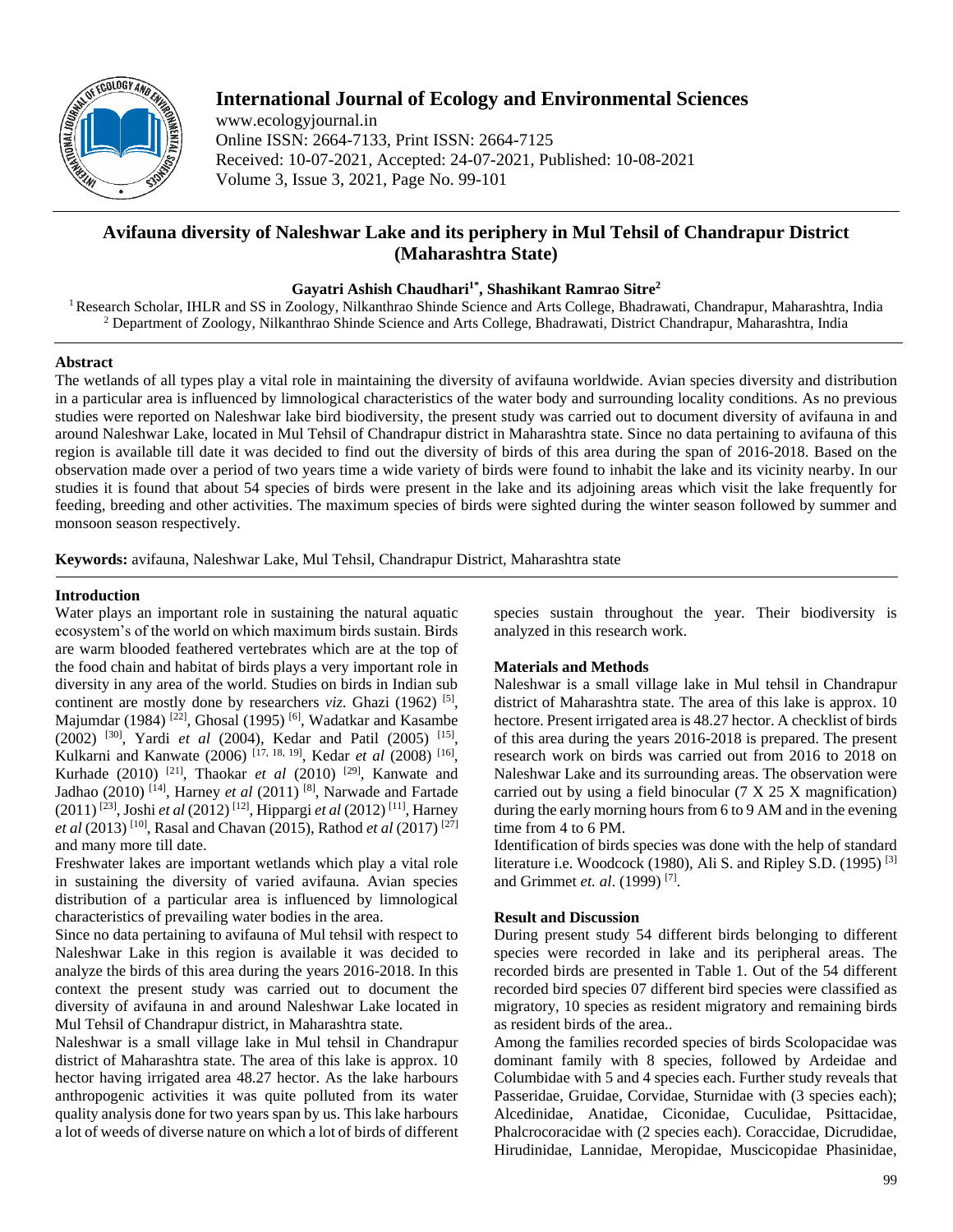Recurvirostridae, Threskionithidae, Upupidae with one species each.

Maximum species of birds were spotted during winter season while very less birds observed in summer season. The birds have abundant opportunities of feeding during winter so maximum birds are present in winter season and less in summer.

The resident birds of the lake basin include little grebe, Indian pond heron, cattle egret, common sniper, little egret, cotton teal, purple moorhen etc. Similar findings were reported by Harney *et al* (2011) [8] , Joshi and Shrivastava (2012) [12] , Harney *et al* (2013) [10] supporting our findings.

The migratory birds recorded are black winged stilt, wood sandpiper, ruff, brahminy myna, and common hoopoe. The migratory birds migrate during October-november months and come in flocks to the lake and return to their habitat after winter season.

Nearly 130 species have become extinct due to human activity since the 17th century, and hundreds more before that. Human activity threatens about 1,200 bird species with extinction, though efforts are underway to protect them. Today in modern world Recreational bird watching is an important part of the ecotourism activity throughout the world. The avifana vary from region to region across the world due to migration and various pressures of man on wetlands. In safeguarding their interest we must protect our beautiful wetlands and find out the species of birds thriving on them. In this research the birds of a perennial water body of Mul tehsil are recorded during a two years span, depicting its beautiful biodiversity.

**Table 1:** Avifauna in & around Naleshwar Lake of Mul Tehsil in Chandrapur District

| <b>Indian Pond Heron</b><br>$\mathbf{1}$ .<br>Aredeola gravii<br>R<br>2.<br><b>Cattle Egret</b><br><b>Bubulcus</b> ibis<br>R<br>$\overline{3}$ .<br>$\mathbb{R}$<br>Little Egret<br>Ardeidae<br>Egretta garzetta<br>4.<br>Large Egret<br>Casmerodius albus<br>R<br>5.<br>Purple Heron<br>Ardea purpurea<br>$\mathbb{R}$<br>6.<br>Small Blue Kingfisher<br>Alcedo atthis<br>R<br>Alcedinidae<br>7.<br>Pied Kingfisher<br>$\mathbf R$<br>Cervle rudis<br>8.<br><b>Cotton Teal</b><br>Nettapus coromandelianus<br>R<br>Anatidae<br>9.<br><b>Spot Bill Duck</b><br>Anas poecilorhyncha<br><b>RM</b><br>Asian Open Bill Stork<br>10.<br>Anastomus osciatans<br>RM<br>Ciconidae<br>11.<br>Painted Stork<br><b>RM</b><br>Mycteria leucocephala<br>$\overline{12}$ .<br>Little Brown Dove<br>Stigmatopelia senegalensis<br>R<br>13.<br>Yellow Footed Green Pigeon<br>$\mathbb{R}$<br>Treron phoenicopterus<br>Columbidae<br>14.<br>Rock (Blue) Pigeon<br>R<br>Columba livia<br>15.<br><b>Spotted Dove</b><br>Streptopelia chinensis<br>R<br>Coraciidae<br>16.<br><b>Indian Roller</b><br>$\mathbb{R}$<br>Coracias benghalensis<br>17.<br><b>House Crow</b><br>$\mathbb{R}$<br>Corvus splendens<br>18.<br>Jungle Crow<br>Corvus macrohychos<br>Corvidae<br>R<br>$\overline{19}$ .<br>$\overline{R}$<br>Rufous Treepie<br>Dendrocitta vagabunda<br>20.<br>Asian Koel<br>$\mathbb{R}$<br>Eudynamys scolopaceus<br>Cuculidae<br>21.<br><b>Greater Coucal</b><br>Centropus sinensis<br>$\mathbb{R}$<br>22.<br>Dicrudidae<br><b>Black Drongo</b><br>R<br>Dicrurus macrocercus<br>23.<br>Amauromis phoenicurus<br>$\mathbf R$<br>White-Breasted Water Hen<br>24.<br>Prophyrio prophyrio<br>$\mathbb{R}$<br>Purple Moorhen<br>Gruidae<br>25.<br>Common Coot<br>Fulica atra<br><b>RM</b><br>Hirudinidae<br>26.<br>Common Swallow<br>Hirundo rustica<br>RM<br>$\overline{27}$ .<br>Laniidae<br><b>Bay Backed Shrike</b><br>Lanius vittatus<br>R<br>28.<br>$\overline{\mathbf{R}}$<br>Small Green Bee Eater<br>Merops orientalis<br>Meropidae<br>29.<br>White Wagtail<br>Motacilla alba<br>Motacillidae<br>М<br>$\overline{30}$ .<br>Oriental Magpie Robin<br>Muscicapidae<br>R<br>Copsychus saularis<br>Pheasant Tailed Jacana<br>31.<br>Hydrophasianus chirurgus<br>R<br>32.<br>$\overline{R}$<br>Passeridae<br>House sparrow<br>Passer domesticus<br>33.<br>$\mathsf{R}$<br>Paddy field Pipit<br>Anthus rufulus<br>34.<br>Little Cormorant<br>Phalacrocorax niger<br>RM<br>Phalcrocoracidae<br>$\overline{35}$ .<br><b>Indian Cormorant</b><br><b>RM</b><br>Phalacrocorax fuscicollis<br>36.<br>Phasinidae<br>Grey Francolin<br>Fracolinus pondicerianus<br>R<br>37.<br><b>Rose Ringed Parakeet</b><br>Psittacula krameri<br>R<br>Psittacidae<br>38.<br>Plum Headed Parakeet<br>$\mathbb{R}$<br>Psittacula cyanocephala<br>39.<br>Yellow-Crowned Woodpecker<br>Picidae<br>$\mathbb{R}$<br>Dendrocopus mahrattensis<br>40.<br>Podicipedidae<br>$\overline{RM}$<br>Little Grebe<br>Tachybaptus ruficollius<br>41.<br><b>Black Winged Stilt</b><br>Himantopus himantopus<br>Recurvirostridae<br>M<br>42.<br>Common Sandpiper<br>Actitis hypoleucos<br>RM | Sr. No. | <b>Common name</b> | Scientific name  | Family       | Habit |
|---------------------------------------------------------------------------------------------------------------------------------------------------------------------------------------------------------------------------------------------------------------------------------------------------------------------------------------------------------------------------------------------------------------------------------------------------------------------------------------------------------------------------------------------------------------------------------------------------------------------------------------------------------------------------------------------------------------------------------------------------------------------------------------------------------------------------------------------------------------------------------------------------------------------------------------------------------------------------------------------------------------------------------------------------------------------------------------------------------------------------------------------------------------------------------------------------------------------------------------------------------------------------------------------------------------------------------------------------------------------------------------------------------------------------------------------------------------------------------------------------------------------------------------------------------------------------------------------------------------------------------------------------------------------------------------------------------------------------------------------------------------------------------------------------------------------------------------------------------------------------------------------------------------------------------------------------------------------------------------------------------------------------------------------------------------------------------------------------------------------------------------------------------------------------------------------------------------------------------------------------------------------------------------------------------------------------------------------------------------------------------------------------------------------------------------------------------------------------------------------------------------------------------------------------------------------------------------------------------------------------------------------------------------------------------------------------------------------------------------------------------------------------------------------------------------------------------------------------------------------------------------------------------------------------------------------------------------------------------------------------------------------------------------------------------------------------------------------------------------------------------------|---------|--------------------|------------------|--------------|-------|
|                                                                                                                                                                                                                                                                                                                                                                                                                                                                                                                                                                                                                                                                                                                                                                                                                                                                                                                                                                                                                                                                                                                                                                                                                                                                                                                                                                                                                                                                                                                                                                                                                                                                                                                                                                                                                                                                                                                                                                                                                                                                                                                                                                                                                                                                                                                                                                                                                                                                                                                                                                                                                                                                                                                                                                                                                                                                                                                                                                                                                                                                                                                                       |         |                    |                  |              |       |
|                                                                                                                                                                                                                                                                                                                                                                                                                                                                                                                                                                                                                                                                                                                                                                                                                                                                                                                                                                                                                                                                                                                                                                                                                                                                                                                                                                                                                                                                                                                                                                                                                                                                                                                                                                                                                                                                                                                                                                                                                                                                                                                                                                                                                                                                                                                                                                                                                                                                                                                                                                                                                                                                                                                                                                                                                                                                                                                                                                                                                                                                                                                                       |         |                    |                  |              |       |
|                                                                                                                                                                                                                                                                                                                                                                                                                                                                                                                                                                                                                                                                                                                                                                                                                                                                                                                                                                                                                                                                                                                                                                                                                                                                                                                                                                                                                                                                                                                                                                                                                                                                                                                                                                                                                                                                                                                                                                                                                                                                                                                                                                                                                                                                                                                                                                                                                                                                                                                                                                                                                                                                                                                                                                                                                                                                                                                                                                                                                                                                                                                                       |         |                    |                  |              |       |
|                                                                                                                                                                                                                                                                                                                                                                                                                                                                                                                                                                                                                                                                                                                                                                                                                                                                                                                                                                                                                                                                                                                                                                                                                                                                                                                                                                                                                                                                                                                                                                                                                                                                                                                                                                                                                                                                                                                                                                                                                                                                                                                                                                                                                                                                                                                                                                                                                                                                                                                                                                                                                                                                                                                                                                                                                                                                                                                                                                                                                                                                                                                                       |         |                    |                  |              |       |
|                                                                                                                                                                                                                                                                                                                                                                                                                                                                                                                                                                                                                                                                                                                                                                                                                                                                                                                                                                                                                                                                                                                                                                                                                                                                                                                                                                                                                                                                                                                                                                                                                                                                                                                                                                                                                                                                                                                                                                                                                                                                                                                                                                                                                                                                                                                                                                                                                                                                                                                                                                                                                                                                                                                                                                                                                                                                                                                                                                                                                                                                                                                                       |         |                    |                  |              |       |
|                                                                                                                                                                                                                                                                                                                                                                                                                                                                                                                                                                                                                                                                                                                                                                                                                                                                                                                                                                                                                                                                                                                                                                                                                                                                                                                                                                                                                                                                                                                                                                                                                                                                                                                                                                                                                                                                                                                                                                                                                                                                                                                                                                                                                                                                                                                                                                                                                                                                                                                                                                                                                                                                                                                                                                                                                                                                                                                                                                                                                                                                                                                                       |         |                    |                  |              |       |
|                                                                                                                                                                                                                                                                                                                                                                                                                                                                                                                                                                                                                                                                                                                                                                                                                                                                                                                                                                                                                                                                                                                                                                                                                                                                                                                                                                                                                                                                                                                                                                                                                                                                                                                                                                                                                                                                                                                                                                                                                                                                                                                                                                                                                                                                                                                                                                                                                                                                                                                                                                                                                                                                                                                                                                                                                                                                                                                                                                                                                                                                                                                                       |         |                    |                  |              |       |
|                                                                                                                                                                                                                                                                                                                                                                                                                                                                                                                                                                                                                                                                                                                                                                                                                                                                                                                                                                                                                                                                                                                                                                                                                                                                                                                                                                                                                                                                                                                                                                                                                                                                                                                                                                                                                                                                                                                                                                                                                                                                                                                                                                                                                                                                                                                                                                                                                                                                                                                                                                                                                                                                                                                                                                                                                                                                                                                                                                                                                                                                                                                                       |         |                    |                  |              |       |
|                                                                                                                                                                                                                                                                                                                                                                                                                                                                                                                                                                                                                                                                                                                                                                                                                                                                                                                                                                                                                                                                                                                                                                                                                                                                                                                                                                                                                                                                                                                                                                                                                                                                                                                                                                                                                                                                                                                                                                                                                                                                                                                                                                                                                                                                                                                                                                                                                                                                                                                                                                                                                                                                                                                                                                                                                                                                                                                                                                                                                                                                                                                                       |         |                    |                  |              |       |
|                                                                                                                                                                                                                                                                                                                                                                                                                                                                                                                                                                                                                                                                                                                                                                                                                                                                                                                                                                                                                                                                                                                                                                                                                                                                                                                                                                                                                                                                                                                                                                                                                                                                                                                                                                                                                                                                                                                                                                                                                                                                                                                                                                                                                                                                                                                                                                                                                                                                                                                                                                                                                                                                                                                                                                                                                                                                                                                                                                                                                                                                                                                                       |         |                    |                  |              |       |
|                                                                                                                                                                                                                                                                                                                                                                                                                                                                                                                                                                                                                                                                                                                                                                                                                                                                                                                                                                                                                                                                                                                                                                                                                                                                                                                                                                                                                                                                                                                                                                                                                                                                                                                                                                                                                                                                                                                                                                                                                                                                                                                                                                                                                                                                                                                                                                                                                                                                                                                                                                                                                                                                                                                                                                                                                                                                                                                                                                                                                                                                                                                                       |         |                    |                  |              |       |
|                                                                                                                                                                                                                                                                                                                                                                                                                                                                                                                                                                                                                                                                                                                                                                                                                                                                                                                                                                                                                                                                                                                                                                                                                                                                                                                                                                                                                                                                                                                                                                                                                                                                                                                                                                                                                                                                                                                                                                                                                                                                                                                                                                                                                                                                                                                                                                                                                                                                                                                                                                                                                                                                                                                                                                                                                                                                                                                                                                                                                                                                                                                                       |         |                    |                  |              |       |
|                                                                                                                                                                                                                                                                                                                                                                                                                                                                                                                                                                                                                                                                                                                                                                                                                                                                                                                                                                                                                                                                                                                                                                                                                                                                                                                                                                                                                                                                                                                                                                                                                                                                                                                                                                                                                                                                                                                                                                                                                                                                                                                                                                                                                                                                                                                                                                                                                                                                                                                                                                                                                                                                                                                                                                                                                                                                                                                                                                                                                                                                                                                                       |         |                    |                  |              |       |
|                                                                                                                                                                                                                                                                                                                                                                                                                                                                                                                                                                                                                                                                                                                                                                                                                                                                                                                                                                                                                                                                                                                                                                                                                                                                                                                                                                                                                                                                                                                                                                                                                                                                                                                                                                                                                                                                                                                                                                                                                                                                                                                                                                                                                                                                                                                                                                                                                                                                                                                                                                                                                                                                                                                                                                                                                                                                                                                                                                                                                                                                                                                                       |         |                    |                  |              |       |
|                                                                                                                                                                                                                                                                                                                                                                                                                                                                                                                                                                                                                                                                                                                                                                                                                                                                                                                                                                                                                                                                                                                                                                                                                                                                                                                                                                                                                                                                                                                                                                                                                                                                                                                                                                                                                                                                                                                                                                                                                                                                                                                                                                                                                                                                                                                                                                                                                                                                                                                                                                                                                                                                                                                                                                                                                                                                                                                                                                                                                                                                                                                                       |         |                    |                  |              |       |
|                                                                                                                                                                                                                                                                                                                                                                                                                                                                                                                                                                                                                                                                                                                                                                                                                                                                                                                                                                                                                                                                                                                                                                                                                                                                                                                                                                                                                                                                                                                                                                                                                                                                                                                                                                                                                                                                                                                                                                                                                                                                                                                                                                                                                                                                                                                                                                                                                                                                                                                                                                                                                                                                                                                                                                                                                                                                                                                                                                                                                                                                                                                                       |         |                    |                  |              |       |
|                                                                                                                                                                                                                                                                                                                                                                                                                                                                                                                                                                                                                                                                                                                                                                                                                                                                                                                                                                                                                                                                                                                                                                                                                                                                                                                                                                                                                                                                                                                                                                                                                                                                                                                                                                                                                                                                                                                                                                                                                                                                                                                                                                                                                                                                                                                                                                                                                                                                                                                                                                                                                                                                                                                                                                                                                                                                                                                                                                                                                                                                                                                                       |         |                    |                  |              |       |
|                                                                                                                                                                                                                                                                                                                                                                                                                                                                                                                                                                                                                                                                                                                                                                                                                                                                                                                                                                                                                                                                                                                                                                                                                                                                                                                                                                                                                                                                                                                                                                                                                                                                                                                                                                                                                                                                                                                                                                                                                                                                                                                                                                                                                                                                                                                                                                                                                                                                                                                                                                                                                                                                                                                                                                                                                                                                                                                                                                                                                                                                                                                                       |         |                    |                  |              |       |
|                                                                                                                                                                                                                                                                                                                                                                                                                                                                                                                                                                                                                                                                                                                                                                                                                                                                                                                                                                                                                                                                                                                                                                                                                                                                                                                                                                                                                                                                                                                                                                                                                                                                                                                                                                                                                                                                                                                                                                                                                                                                                                                                                                                                                                                                                                                                                                                                                                                                                                                                                                                                                                                                                                                                                                                                                                                                                                                                                                                                                                                                                                                                       |         |                    |                  |              |       |
|                                                                                                                                                                                                                                                                                                                                                                                                                                                                                                                                                                                                                                                                                                                                                                                                                                                                                                                                                                                                                                                                                                                                                                                                                                                                                                                                                                                                                                                                                                                                                                                                                                                                                                                                                                                                                                                                                                                                                                                                                                                                                                                                                                                                                                                                                                                                                                                                                                                                                                                                                                                                                                                                                                                                                                                                                                                                                                                                                                                                                                                                                                                                       |         |                    |                  |              |       |
|                                                                                                                                                                                                                                                                                                                                                                                                                                                                                                                                                                                                                                                                                                                                                                                                                                                                                                                                                                                                                                                                                                                                                                                                                                                                                                                                                                                                                                                                                                                                                                                                                                                                                                                                                                                                                                                                                                                                                                                                                                                                                                                                                                                                                                                                                                                                                                                                                                                                                                                                                                                                                                                                                                                                                                                                                                                                                                                                                                                                                                                                                                                                       |         |                    |                  |              |       |
|                                                                                                                                                                                                                                                                                                                                                                                                                                                                                                                                                                                                                                                                                                                                                                                                                                                                                                                                                                                                                                                                                                                                                                                                                                                                                                                                                                                                                                                                                                                                                                                                                                                                                                                                                                                                                                                                                                                                                                                                                                                                                                                                                                                                                                                                                                                                                                                                                                                                                                                                                                                                                                                                                                                                                                                                                                                                                                                                                                                                                                                                                                                                       |         |                    |                  |              |       |
|                                                                                                                                                                                                                                                                                                                                                                                                                                                                                                                                                                                                                                                                                                                                                                                                                                                                                                                                                                                                                                                                                                                                                                                                                                                                                                                                                                                                                                                                                                                                                                                                                                                                                                                                                                                                                                                                                                                                                                                                                                                                                                                                                                                                                                                                                                                                                                                                                                                                                                                                                                                                                                                                                                                                                                                                                                                                                                                                                                                                                                                                                                                                       |         |                    |                  |              |       |
|                                                                                                                                                                                                                                                                                                                                                                                                                                                                                                                                                                                                                                                                                                                                                                                                                                                                                                                                                                                                                                                                                                                                                                                                                                                                                                                                                                                                                                                                                                                                                                                                                                                                                                                                                                                                                                                                                                                                                                                                                                                                                                                                                                                                                                                                                                                                                                                                                                                                                                                                                                                                                                                                                                                                                                                                                                                                                                                                                                                                                                                                                                                                       |         |                    |                  |              |       |
|                                                                                                                                                                                                                                                                                                                                                                                                                                                                                                                                                                                                                                                                                                                                                                                                                                                                                                                                                                                                                                                                                                                                                                                                                                                                                                                                                                                                                                                                                                                                                                                                                                                                                                                                                                                                                                                                                                                                                                                                                                                                                                                                                                                                                                                                                                                                                                                                                                                                                                                                                                                                                                                                                                                                                                                                                                                                                                                                                                                                                                                                                                                                       |         |                    |                  |              |       |
|                                                                                                                                                                                                                                                                                                                                                                                                                                                                                                                                                                                                                                                                                                                                                                                                                                                                                                                                                                                                                                                                                                                                                                                                                                                                                                                                                                                                                                                                                                                                                                                                                                                                                                                                                                                                                                                                                                                                                                                                                                                                                                                                                                                                                                                                                                                                                                                                                                                                                                                                                                                                                                                                                                                                                                                                                                                                                                                                                                                                                                                                                                                                       |         |                    |                  |              |       |
|                                                                                                                                                                                                                                                                                                                                                                                                                                                                                                                                                                                                                                                                                                                                                                                                                                                                                                                                                                                                                                                                                                                                                                                                                                                                                                                                                                                                                                                                                                                                                                                                                                                                                                                                                                                                                                                                                                                                                                                                                                                                                                                                                                                                                                                                                                                                                                                                                                                                                                                                                                                                                                                                                                                                                                                                                                                                                                                                                                                                                                                                                                                                       |         |                    |                  |              |       |
|                                                                                                                                                                                                                                                                                                                                                                                                                                                                                                                                                                                                                                                                                                                                                                                                                                                                                                                                                                                                                                                                                                                                                                                                                                                                                                                                                                                                                                                                                                                                                                                                                                                                                                                                                                                                                                                                                                                                                                                                                                                                                                                                                                                                                                                                                                                                                                                                                                                                                                                                                                                                                                                                                                                                                                                                                                                                                                                                                                                                                                                                                                                                       |         |                    |                  |              |       |
|                                                                                                                                                                                                                                                                                                                                                                                                                                                                                                                                                                                                                                                                                                                                                                                                                                                                                                                                                                                                                                                                                                                                                                                                                                                                                                                                                                                                                                                                                                                                                                                                                                                                                                                                                                                                                                                                                                                                                                                                                                                                                                                                                                                                                                                                                                                                                                                                                                                                                                                                                                                                                                                                                                                                                                                                                                                                                                                                                                                                                                                                                                                                       |         |                    |                  |              |       |
|                                                                                                                                                                                                                                                                                                                                                                                                                                                                                                                                                                                                                                                                                                                                                                                                                                                                                                                                                                                                                                                                                                                                                                                                                                                                                                                                                                                                                                                                                                                                                                                                                                                                                                                                                                                                                                                                                                                                                                                                                                                                                                                                                                                                                                                                                                                                                                                                                                                                                                                                                                                                                                                                                                                                                                                                                                                                                                                                                                                                                                                                                                                                       |         |                    |                  |              |       |
|                                                                                                                                                                                                                                                                                                                                                                                                                                                                                                                                                                                                                                                                                                                                                                                                                                                                                                                                                                                                                                                                                                                                                                                                                                                                                                                                                                                                                                                                                                                                                                                                                                                                                                                                                                                                                                                                                                                                                                                                                                                                                                                                                                                                                                                                                                                                                                                                                                                                                                                                                                                                                                                                                                                                                                                                                                                                                                                                                                                                                                                                                                                                       |         |                    |                  |              |       |
|                                                                                                                                                                                                                                                                                                                                                                                                                                                                                                                                                                                                                                                                                                                                                                                                                                                                                                                                                                                                                                                                                                                                                                                                                                                                                                                                                                                                                                                                                                                                                                                                                                                                                                                                                                                                                                                                                                                                                                                                                                                                                                                                                                                                                                                                                                                                                                                                                                                                                                                                                                                                                                                                                                                                                                                                                                                                                                                                                                                                                                                                                                                                       |         |                    |                  |              |       |
|                                                                                                                                                                                                                                                                                                                                                                                                                                                                                                                                                                                                                                                                                                                                                                                                                                                                                                                                                                                                                                                                                                                                                                                                                                                                                                                                                                                                                                                                                                                                                                                                                                                                                                                                                                                                                                                                                                                                                                                                                                                                                                                                                                                                                                                                                                                                                                                                                                                                                                                                                                                                                                                                                                                                                                                                                                                                                                                                                                                                                                                                                                                                       |         |                    |                  |              |       |
|                                                                                                                                                                                                                                                                                                                                                                                                                                                                                                                                                                                                                                                                                                                                                                                                                                                                                                                                                                                                                                                                                                                                                                                                                                                                                                                                                                                                                                                                                                                                                                                                                                                                                                                                                                                                                                                                                                                                                                                                                                                                                                                                                                                                                                                                                                                                                                                                                                                                                                                                                                                                                                                                                                                                                                                                                                                                                                                                                                                                                                                                                                                                       |         |                    |                  |              |       |
|                                                                                                                                                                                                                                                                                                                                                                                                                                                                                                                                                                                                                                                                                                                                                                                                                                                                                                                                                                                                                                                                                                                                                                                                                                                                                                                                                                                                                                                                                                                                                                                                                                                                                                                                                                                                                                                                                                                                                                                                                                                                                                                                                                                                                                                                                                                                                                                                                                                                                                                                                                                                                                                                                                                                                                                                                                                                                                                                                                                                                                                                                                                                       |         |                    |                  |              |       |
|                                                                                                                                                                                                                                                                                                                                                                                                                                                                                                                                                                                                                                                                                                                                                                                                                                                                                                                                                                                                                                                                                                                                                                                                                                                                                                                                                                                                                                                                                                                                                                                                                                                                                                                                                                                                                                                                                                                                                                                                                                                                                                                                                                                                                                                                                                                                                                                                                                                                                                                                                                                                                                                                                                                                                                                                                                                                                                                                                                                                                                                                                                                                       |         |                    |                  |              |       |
|                                                                                                                                                                                                                                                                                                                                                                                                                                                                                                                                                                                                                                                                                                                                                                                                                                                                                                                                                                                                                                                                                                                                                                                                                                                                                                                                                                                                                                                                                                                                                                                                                                                                                                                                                                                                                                                                                                                                                                                                                                                                                                                                                                                                                                                                                                                                                                                                                                                                                                                                                                                                                                                                                                                                                                                                                                                                                                                                                                                                                                                                                                                                       |         |                    |                  |              |       |
|                                                                                                                                                                                                                                                                                                                                                                                                                                                                                                                                                                                                                                                                                                                                                                                                                                                                                                                                                                                                                                                                                                                                                                                                                                                                                                                                                                                                                                                                                                                                                                                                                                                                                                                                                                                                                                                                                                                                                                                                                                                                                                                                                                                                                                                                                                                                                                                                                                                                                                                                                                                                                                                                                                                                                                                                                                                                                                                                                                                                                                                                                                                                       |         |                    |                  |              |       |
|                                                                                                                                                                                                                                                                                                                                                                                                                                                                                                                                                                                                                                                                                                                                                                                                                                                                                                                                                                                                                                                                                                                                                                                                                                                                                                                                                                                                                                                                                                                                                                                                                                                                                                                                                                                                                                                                                                                                                                                                                                                                                                                                                                                                                                                                                                                                                                                                                                                                                                                                                                                                                                                                                                                                                                                                                                                                                                                                                                                                                                                                                                                                       |         |                    |                  |              |       |
|                                                                                                                                                                                                                                                                                                                                                                                                                                                                                                                                                                                                                                                                                                                                                                                                                                                                                                                                                                                                                                                                                                                                                                                                                                                                                                                                                                                                                                                                                                                                                                                                                                                                                                                                                                                                                                                                                                                                                                                                                                                                                                                                                                                                                                                                                                                                                                                                                                                                                                                                                                                                                                                                                                                                                                                                                                                                                                                                                                                                                                                                                                                                       |         |                    |                  |              |       |
|                                                                                                                                                                                                                                                                                                                                                                                                                                                                                                                                                                                                                                                                                                                                                                                                                                                                                                                                                                                                                                                                                                                                                                                                                                                                                                                                                                                                                                                                                                                                                                                                                                                                                                                                                                                                                                                                                                                                                                                                                                                                                                                                                                                                                                                                                                                                                                                                                                                                                                                                                                                                                                                                                                                                                                                                                                                                                                                                                                                                                                                                                                                                       |         |                    |                  |              |       |
|                                                                                                                                                                                                                                                                                                                                                                                                                                                                                                                                                                                                                                                                                                                                                                                                                                                                                                                                                                                                                                                                                                                                                                                                                                                                                                                                                                                                                                                                                                                                                                                                                                                                                                                                                                                                                                                                                                                                                                                                                                                                                                                                                                                                                                                                                                                                                                                                                                                                                                                                                                                                                                                                                                                                                                                                                                                                                                                                                                                                                                                                                                                                       |         |                    |                  | Scolopacidae |       |
|                                                                                                                                                                                                                                                                                                                                                                                                                                                                                                                                                                                                                                                                                                                                                                                                                                                                                                                                                                                                                                                                                                                                                                                                                                                                                                                                                                                                                                                                                                                                                                                                                                                                                                                                                                                                                                                                                                                                                                                                                                                                                                                                                                                                                                                                                                                                                                                                                                                                                                                                                                                                                                                                                                                                                                                                                                                                                                                                                                                                                                                                                                                                       | 43.     | Common Greenshank  | Tringa nebularia |              | М     |
| 44.<br>Green Sandpiper<br>Tringa ochropus<br>R                                                                                                                                                                                                                                                                                                                                                                                                                                                                                                                                                                                                                                                                                                                                                                                                                                                                                                                                                                                                                                                                                                                                                                                                                                                                                                                                                                                                                                                                                                                                                                                                                                                                                                                                                                                                                                                                                                                                                                                                                                                                                                                                                                                                                                                                                                                                                                                                                                                                                                                                                                                                                                                                                                                                                                                                                                                                                                                                                                                                                                                                                        |         |                    |                  |              |       |
| 45.<br>Wood Sandpiper<br>Tringa glareola<br>M                                                                                                                                                                                                                                                                                                                                                                                                                                                                                                                                                                                                                                                                                                                                                                                                                                                                                                                                                                                                                                                                                                                                                                                                                                                                                                                                                                                                                                                                                                                                                                                                                                                                                                                                                                                                                                                                                                                                                                                                                                                                                                                                                                                                                                                                                                                                                                                                                                                                                                                                                                                                                                                                                                                                                                                                                                                                                                                                                                                                                                                                                         |         |                    |                  |              |       |